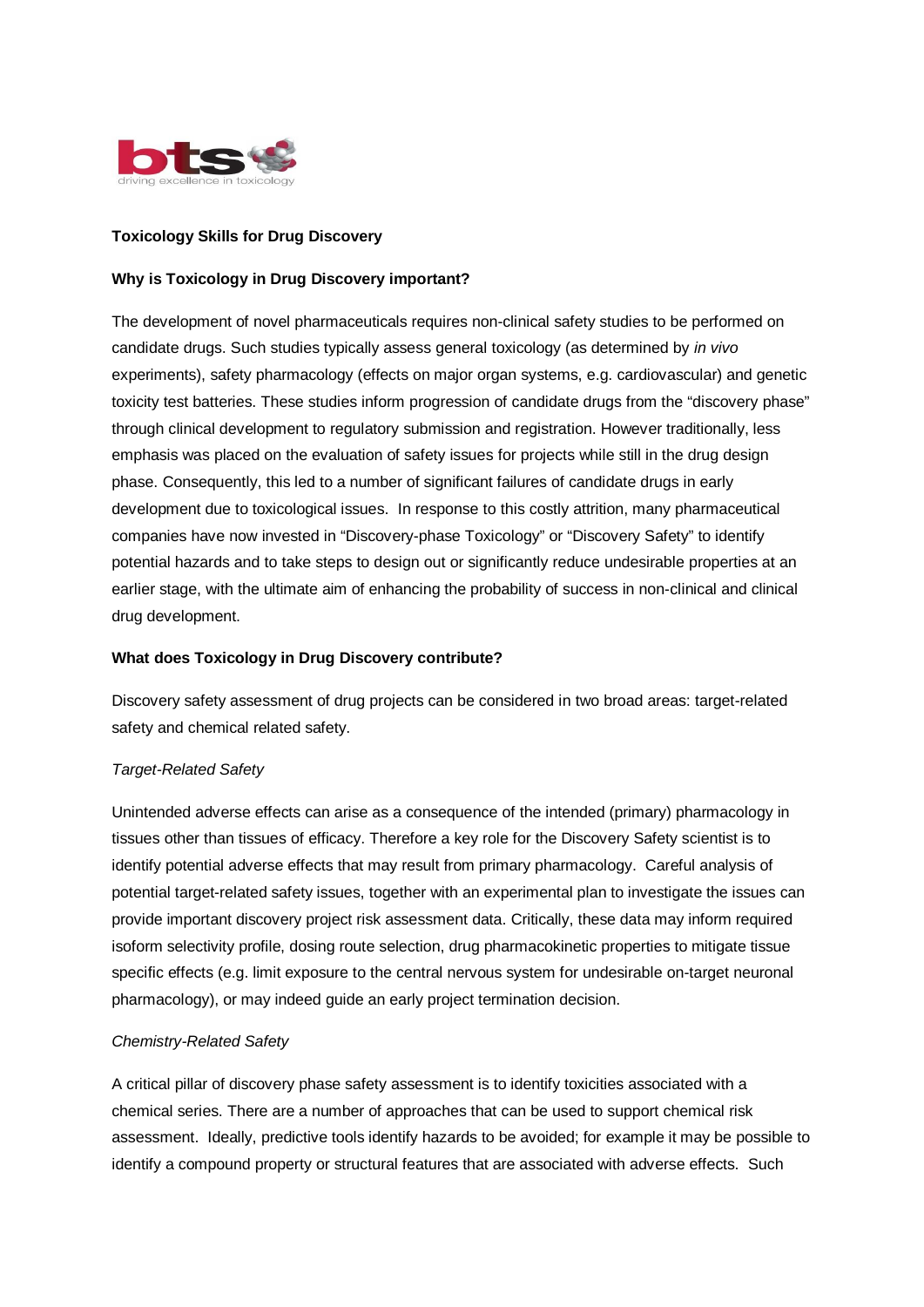computational tools that exploit existing toxicology information can be used to ascertain potential relationships between chemical space and toxicological response. The outputs from these analyses can be used to define project-specific, toxicology experiments to determine if the predicted toxicities are real and so influence compound design.

#### *Hazard integration and risk assessment*

Integrating target and compound safety data ranging from the molecular to the physiological underpins drug project safey risk assessment. However the patient context of this risk assessment is key: consideration of the patient co-medications and co-morbidities need to be considered when assessing the risk:benefit of the drug on symptoms, disabilities and prognosis, balanced against its unwanted effects. The Discovery Phase toxicologist is therefore required to consider primary mode of drug action from the molecules (drug targets) through the cellular and physiological effects that arise as a consequence of intended and unintended pharmacology, chemistry related toxicity and how these effects influence the predicted impact on patient tolerability. It is with this assessment that the toxicologist influences iterative drug design improvements during discovery.

## **What are the special skills of a toxicologist in drug discovery?**

A Discovery Toxicologist or Discovery Safety scientist requires a broad understanding of the scientific principals underpinning the other main facets of drug discovery, namely biology, pharmacology, chemistry and DMPK. Toxicological risk assessment during the discovery phase requires interpretation and integration of information from all these disciplines, and others, which helps to define and provide context to the safety findings and risks. For example, toxicity of a compound is often triggered by the route of metabolism, clearance or deposition profile of the molecule. It is also clearly important for a toxicologist to be able to understand and interpret state-of-the art scientific literature on the homeostatic roles of target pathways being pharmacologically modulated. Beyond the intellectual aspects of the role, a discovery toxicologist needs to understand and apply multiple methodologies including *in silico*, *in vitro* and *in vivo* approaches, which are all core components of modern toxicology. Further, there is also an important translational aspect of the role, which may require seeking and integrating the views of disease-area experts, including clinicians, which allow the defined health risks to be contextualised with respect to the intended patient population. Below, more detailed information is provided regarding the skills and understanding required of a discovery toxicologist with respect to other drug discovery disciplines.

# 1. Broad perspective on Biological Science: Molecular Biology, Biochemistry and in vitro Pharmacology

Effective discovery phase toxicology requires a working knowledge of a broad range of biosciences, including biochemistry, molecular biology, cellular biology, pharmacology as well as the anatomy and physiology in health and disease. Understanding the biochemical nature of the interactions between drug-candidates and their intended and unintended targets (usually proteins) can guide compound selection in its earliest stages by steering chemistry towards a more selective molecule. By reducing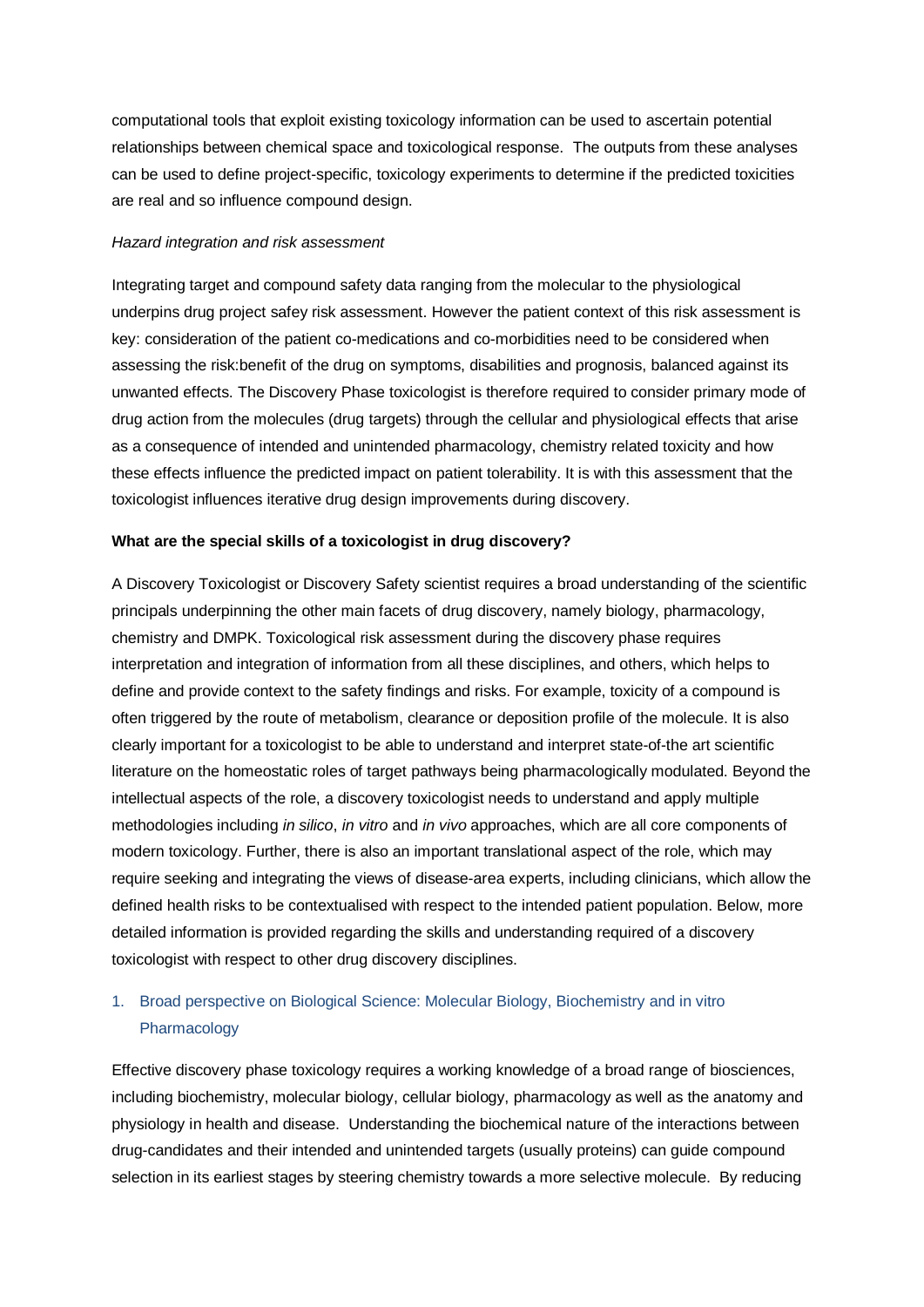these unintended, or "off-target", drug protein interactions the unintended biological activity of a compound can be minimized. An understanding of molecular biology and cell-signaling pathways surrounding these target proteins enables a discovery phase toxicologist to predict the potential cascades of molecular and cellular events following a drug-protein interaction. Combining that molecular understanding with knowledge of cell function within healthy and diseased tissues allows the toxicologist to infer the safety risk of a given drug-protein interaction in context of its use. Using this cross-disciplinary bioscience knowledge together with a broad panel of protein and cell based assays enables a discovery toxicologist to identify potential safety liabilities early in the drug discovery process.

#### 2. Medicinal Chemistry

A basic understanding of medicinal chemistry principles and their application in the drug discovery process from lead identification through lead optimization to candidate drug selection is a key if the Discovery Phase toxicologist is to engage with chemists responsible for drug design. In the first instance a basic understanding of molecular complexity and an appreciation of the timescales involved in compound synthesis and medicinal chemistry project prosecution is required. Similarly, an understanding of the role of physicochemical properties in drug binding and activity alongside impacts on distribution and pharmacokinetics provides a firm foundation for consideration of the toxicological properties of the compound that may arise following disturbance of biological processes. In addition, certain structural features of small molecules are associated with adverse biological responses, therefore the discovery safety scientist should have a knowledge of the alerting structural features that might constitute hazards for further risk assessment. Finally, an awareness of computational chemistry tools and their strengths and limitations will help place such alerts into context. Clearly, the toxicologist working in the discovery space is not accountable for chemical design, however, "conversational" chemistry expertise will allow engagement with medicinal chemistry teams and understanding of the chemistry strategy and associated chemical toxicity risks such that timely risk mitigation strategies can be developed.

## 3. DMPK and in vivo Pharmacology

The Discovery Safety scientist will be responsible for designing in vivo experiments to determine lead compound (or reference compound) tolerability and toxicology. These designs need to permit the contextualisation of drug effects by reference to the pharmacology of the drug and the model system used. Specifically, exploration of effects on key organs is important: central nervous system; cardiovascular system; gastrointestinal system; respiratory system; immune/inflammatory system and endocrine system). In addition the scientist needs to appreciate compound DMPK (Drug Metabolism and PharmacoKinetics) properties. DMPK is a specialism that focuses on the properties of a drug following administration to humans or other species. These properties are broadly spread, from the structure and properties of metabolites (ie products of metabolism conducted by enzymatic machinery in the target species), through to the concentrations attained over time in plasma, blood or other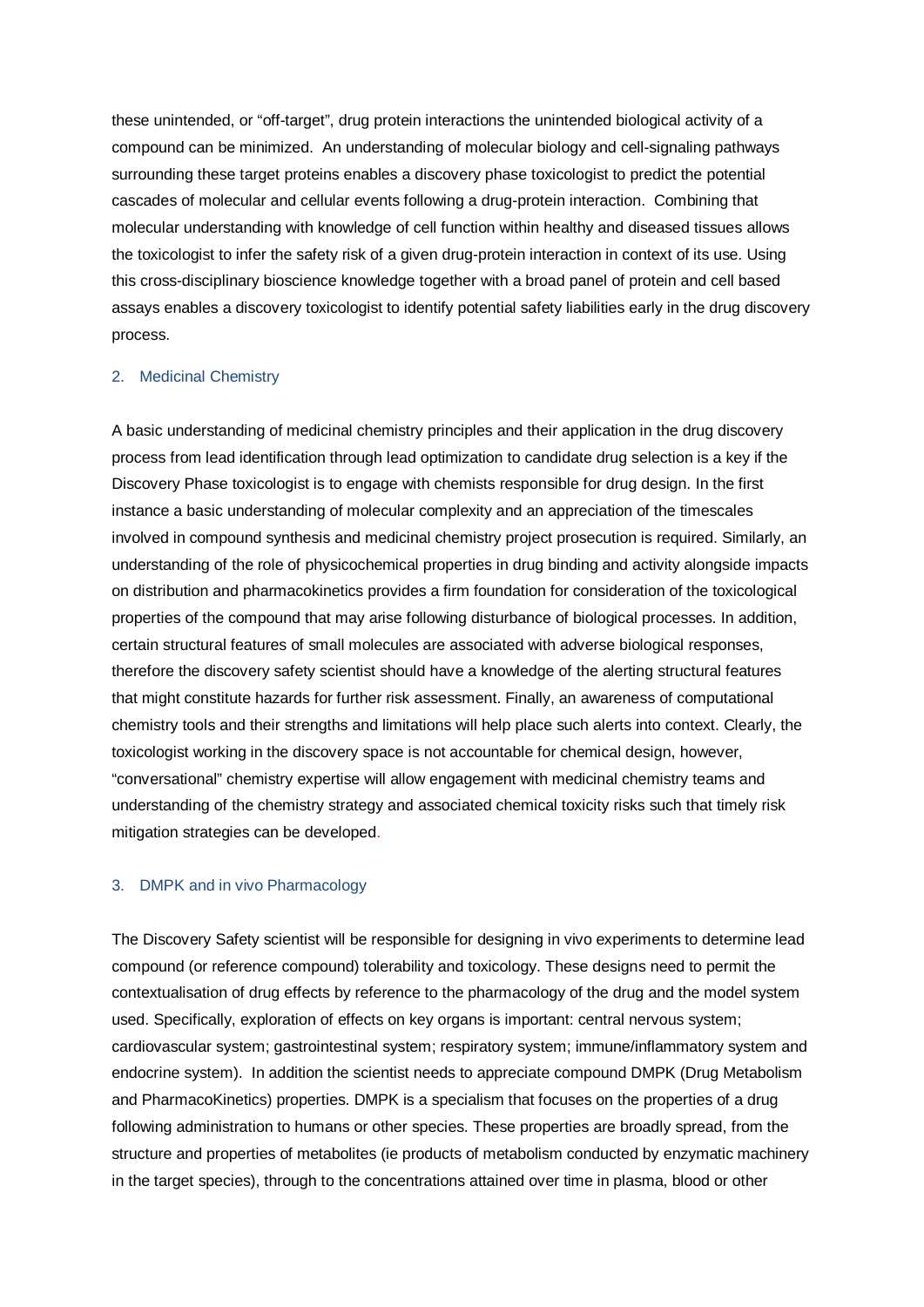tissues following administration and further to modelling human pharmacokinetics to predict efficacious doses (PK-pharmacodynamic (PKPD) modelling) or to model markers of potential toxicity and thereby predict potentially unsafe doses (toxicokinetic-toxicodynamic TKTD modelling). Between these extremes are more subtle combinations of properties that together can begin to explain and help interpret findings such as poor efficacy in clinical studies or unacceptable toxicity (either alone or in combination with other drugs), either in humans or preclinical species.

When considering the metabolism of a drug, a number of consequences may follow, each with possible downstream implications for the safety/efficacy profile of the product. For instance, a metabolite may be toxic in itself, either through amplification of off-target toxicity through metabolism, enhanced pharmacology against the desired target, or by showing adverse events through nonreversible binding to proteins, cell membranes or organelles such as mitochondria (via activation to a 'reactive metabolite'). Interactions between the drug in question and other co-administered medicines may also occur via saturation of metabolic or other pathways responsible for removing these compounds from the body, causing an unsafe accumulation of drug or metabolites, or by direct inhibition of important drug metabolizing enzymes with the same effect.

Transporter proteins, present on most if not all cells in the body, are essential components of elimination pathways for many drugs; they are also essential for the removal of toxins from cells and tissues and for the uptake of nutrients. Consequently many drug-drug interactions and other toxic events occur at the transporter level, where inhibition of a particular transporter or group of transporters can have a profound effect on the elimination of co-administered drugs, or for the removal of toxins; either effect can cause undesired effects. Appreciation of such interactions can be key in considering the safety risk assessment in context of patient polypharmacy.

Understanding the toxicological significance of any of these interactions, the safety pharmacology, the routes and rates of metabolism or transporter function that cause them is a key skill for the discovery safety scientist and working with DMPK and pharmacology specialists to develop appropriate experiments to examine these interactions is also a critical ability. Indeed combining these insights with relevant pharmacodynamic (PD) or toxicodynamic (TD) data (PKPD or TD modelling) provide a valuable platform for a comprehensive safety risk assessment.

#### 4. Genetic Toxicology

Genetic toxicity studies are designed to detect whether a compound can induce genetic damage by a variety of mechanisms, the consequence of which includes cancer. The Discovery Phase toxicologist should be aware of the battery of assays used to predict and detect genetic toxicity hazard; as no single test is capable of detecting all genotoxic mechanisms relevant to tumourigenesis. A familiarity with computational analyses, assessment of mutagenicity in a bacterial reverse gene mutation test (such as the Ames test) and evaluation of genotoxicity in mammalian cells (*in vitro* and/or *in vivo* such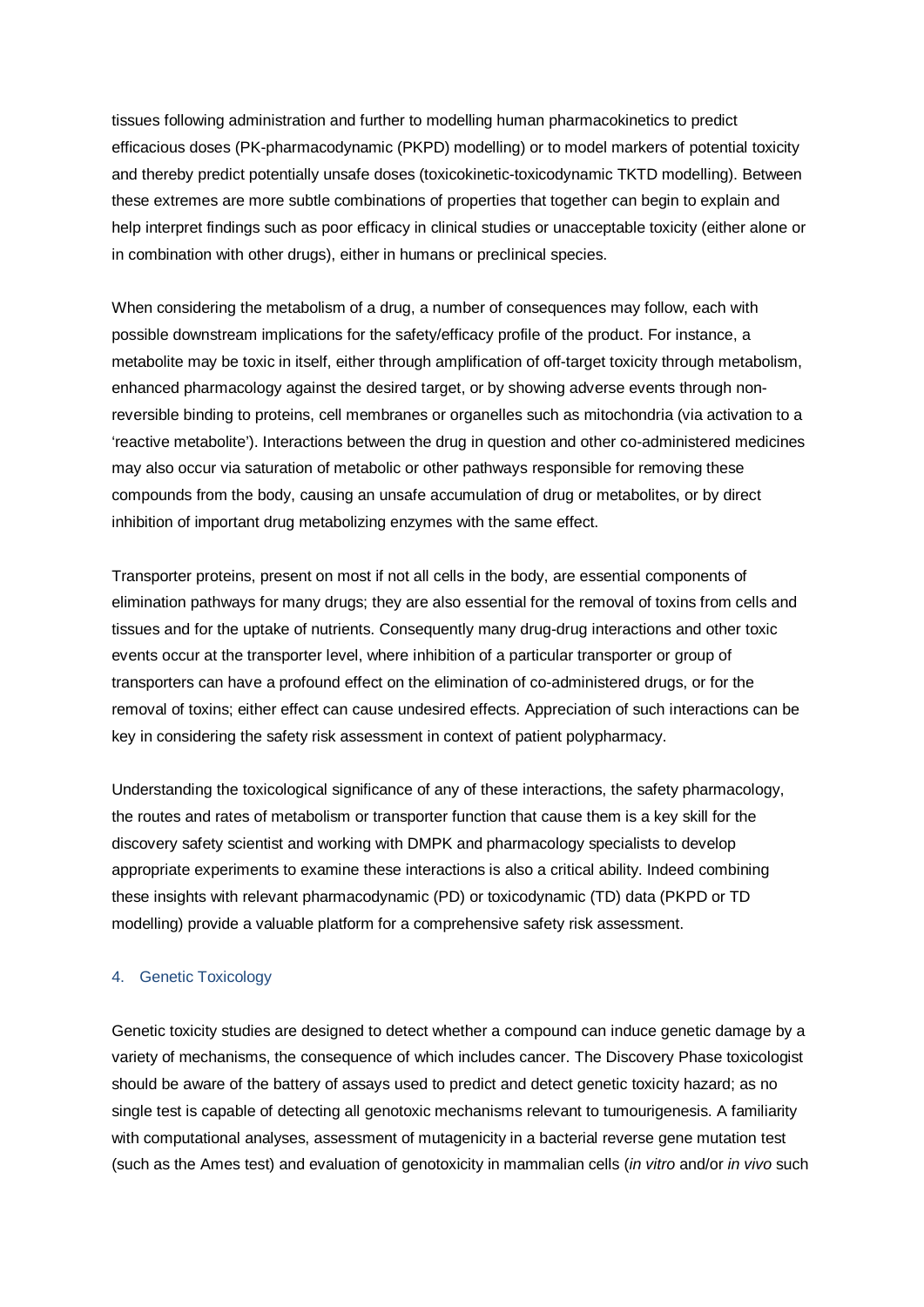as the micronucleus test) is required. Awareness of how to respond to genetic toxicity hazards (e.g. clastogenicty, aneugenicity) and manage these risks in the context of the project aims and patient population is key.

#### 5. Biopharmaceuticals and new treatment modalities

In addition to traditional small molecule drugs, biopharmaceuticals, such as monoclonal antibodies and recombinant peptides, are important therapeutics. Moreover, therapeutic agents based on oligonucleotides (e.g. anti-sense, siRNA and modified RNA) are emerging as valuable modalities. Key features of biopharmaceuticals are their clinical effectiveness, high specificity for their human target, long half-life and target coverage, and low risk for "off-target" pharmacology; consequently the toxicological profile of biopharmaceuticals as a class is largely predicable, with the principal safety focus based on target liabilities and PKPD. Similarly oligonucleotide drugs are considered relatively specific, with class effects, based on characteristic DMPK properties and biological responses to oligonucleotides relatively well defined. However, the high specificity for their human target of biopharmaceuticals and oligonucleotide drugs does require careful consideration of *in vivo* toxicological assessment: ensuring pharmacological relevance. Thus, the discovery phase toxicologist needs to be aware of the drivers for drug class selection, the similarities and differences between the various drug classes with respect to toxicity and risk assessment options including potential immunogenicity and allergenicity of protein therapeutics.

#### 6. General Toxicology

Traditional toxicology aims to assess a compound in non-clinical safety studies required to support "first time in human" studies and through to marketing authorisation of a product. The development of a compound is a stepwise process involving an evaluation of both the animal and human safety information. The goals of the non-clinical safety evaluation generally include a characterisation of toxic effects with respect to target organs, dose dependence, relationship to exposure, and when appropriate, potential reversibility. For pharmaceuticals, biopharmaceuticals and newer modalities, this information is helpful for the estimation of an initial safe starting dose and dose range for the human trials and the identification of parameters for clinical monitoring for potential adverse effects.

A pre-clinical package to support first time in human studies have 3 main elements; general toxicology, safety pharmacology and genetic toxicology. The core battery of safety pharmacology studies include the assessment of the effects on cardiovascular, central nervous and respiratory systems, and generally are conducted prior to human exposure. The risk assessment for humans is based on an integration of both *in vivo* elements (either in a rodent or non-rodent species) and *in vitro* (such as secondary pharmacology data). Repeated dose toxicity studies are conducted in two mammalian species (one rodent and one non-rodent) and their design takes into account the pharmacological relevance, treatment duration, therapeutic indication and scope of the proposed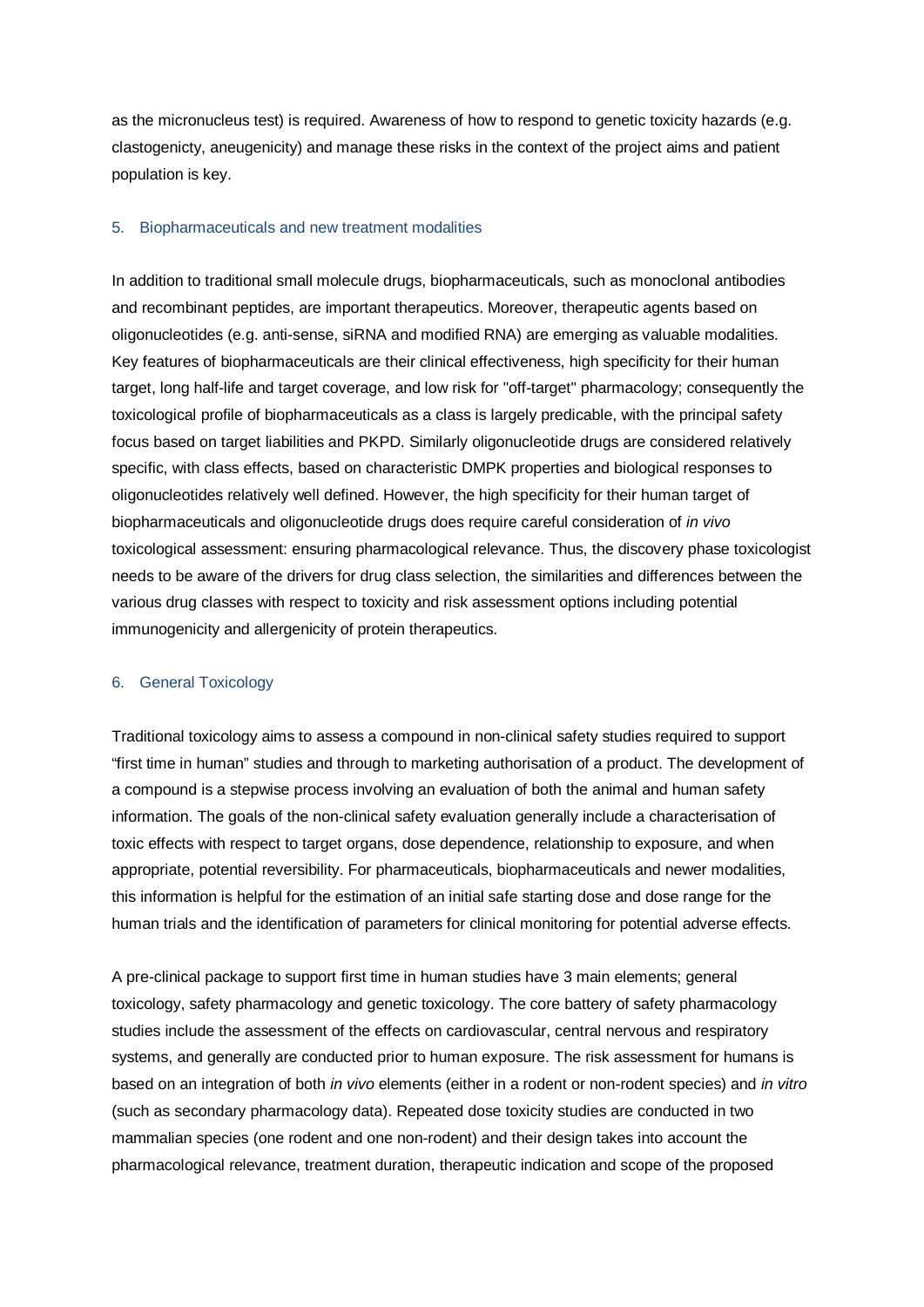clinical trial they are to support. The intention is to characterise the drug in terms of it toxicological profile (target organs, dose dependence, relationship to exposure and reversibility). The assessment includes in-life clinical observations (including bodyweight and food intake), clinical pathology, histopathology and exposure of compound assessment. Genetic toxicity studies as discussed above are also designed to detect whether a compound can induce genetic damage by a variety of mechanisms.

A line of sight to and understanding of pre-clinical toxicology packages is key requirement of the toxicologist working in the discovery phase since it is these data that ultimately provide the integrated risk assessment for humans required by regulatory agencies for clinical drug development . Moreover, it is important to recognise that there are distinct regulatory requirements for traditional small molecule drugs, biopharmaceuticals and newer treatment modalities. While, discovery safety experiments may sometimes employ adapted versions of these regulatory safety experiments, Discovery safety science is not simply about performing development toxicology studies earlier; rather its purpose is to provide toxicology and safety information that aids drug target selection; influences the drug design-make-test cycle and the selection of molecules with reduced toxicological liabilities. Importantly, the successful application of this approach requires hypothesis-guided experimentation. Moreover, discovery safety data enable a balanced and informed safety risk assessment and critically assist the design of the regulatory toxicology program to enable and support clinical testing; leading to improved non-clinical phase safety data prior to clinical development decision making.

# **Transferable Skills**

In terms of transferable skills, the following are essential in a dynamic, unpredictable and complex environment.

- Use of fundamental knowledge to solve new problems: problem- and context-based learning; self-driven learning and development. Continually building on existing knowledge base and skill-sets
- x Good knowledge and understanding of *in silico*, *in vitro* and *in vivo* tools available
- Able to reinforce ideas through practical experimentation
- Promoting and engaging in scientific challenge across disciplines. Developing partnerships and collaborations (cross-discipline, cross-cultural, multi-centred). Effective working in geographically fractured teams with complex cultural elements; use of state of the art communication/information sharing technology
- Understanding of the external landscape of expertise, capability/collaboration partners and able to facilitate partnership through networks
- Resilience and leadership
- Energised by dynamic environment and change
- Understanding of R&D, value creation, risk, return on investment, licensing models, project management